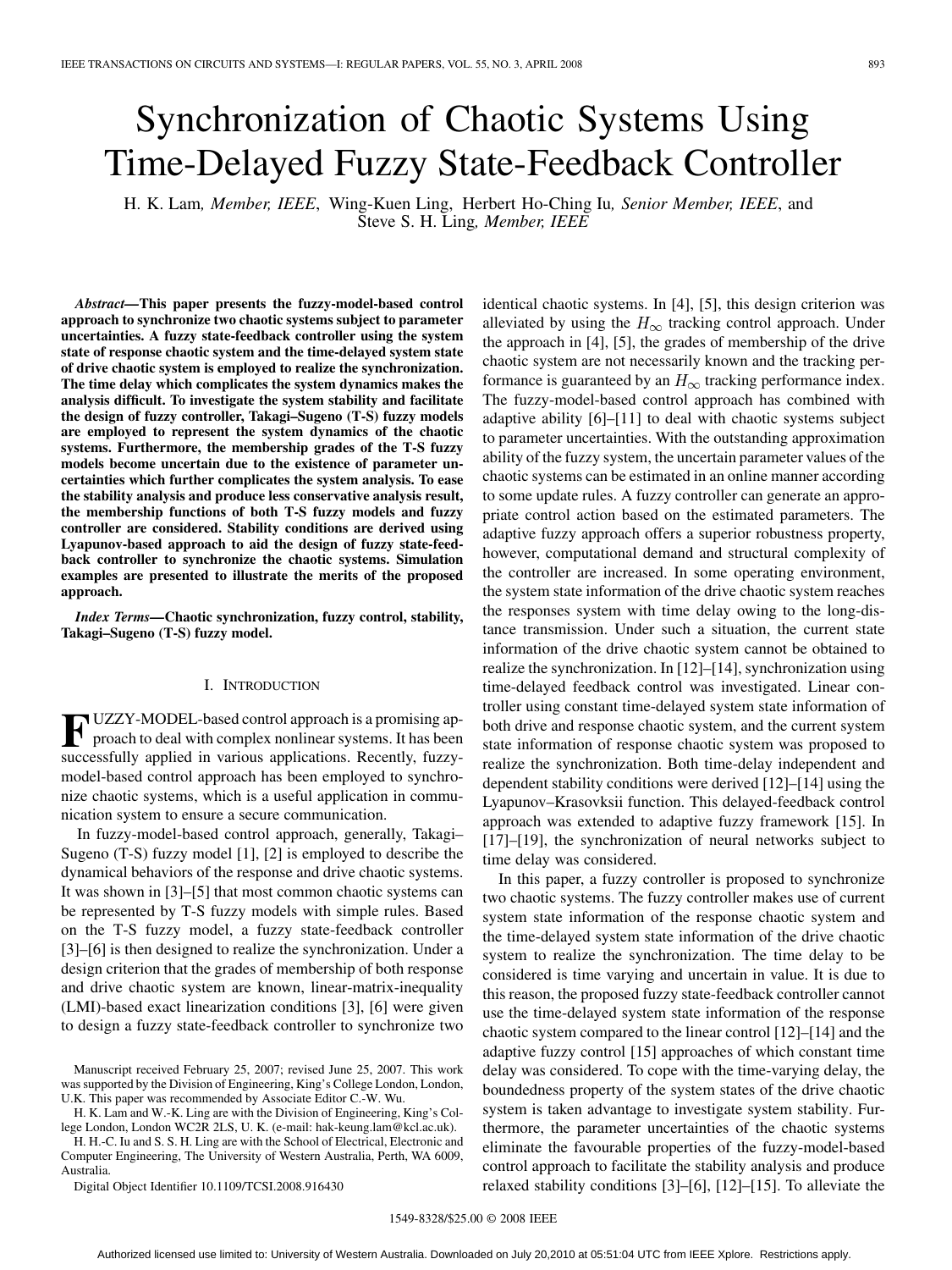

Fig. 1. Block diagram of the chaotic synchronization system.

difficulties introduced by parameter uncertainties, membership functions of both fuzzy model and fuzzy controller are considered. Consequently, some free matrices are allowed to be introduced to the stability conditions to ease the stability analysis and produce less conservative stability conditions. LMI-based stability conditions are derived to aid the design of a fuzzy controller to realize the synchronization.

This paper is organized as follows. In Section II, the fuzzy model and the time-delayed fuzzy state-feedback controller is presented. In Section III, system stability is investigated. LMIbased stability conditions are derived to guarantee the system stability. In Section IV, a simulation example is given to illustrate the effectiveness of the proposed approach. A conclusion is drawn in Section V.

#### II. FUZZY MODEL AND TIME-DELAYED FUZZY CONTROLLER

In this paper, we consider the scenario depicted in the block diagram in Fig. 1, e.g., a communication channel. Referring to this block diagram, in the remote side, we have a drive chaotic system subject to parameter uncertainties. The system state  $\hat{\mathbf{x}}(t)$ of the drive chaotic system is transmitted over a channel to the other end. The long distance of the communication channel will introduces a time-varying delay of  $\tau_d(t) \geq 0$  to  $\hat{\mathbf{x}}(t)$ . As a result,  $\hat{\mathbf{x}}(t - \tau_d(t))$  is available for synchronization. As the fuzzy controller is assumed to be very close to the response system subject to parameter uncertainties, hence, the time delay for the response chaotic system with the system state of  $x(t)$  is insignificant. Consequently, the fuzzy controller realizes the synchronization based on the timed-delayed system state of  $\hat{\mathbf{x}}(t-\tau_d(t))$ and current system state of  $x(t)$ .

To facilitate the system analysis and controller synthesis, fuzzy models are employed to represent the dynamical behavior of the response and drive chaotic systems subject to parameter uncertainties. A time-delayed fuzzy state-feedback controller is designed accordingly to drive the system state of the response chaotic system to follow those of the drive chaotic system. The details of the fuzzy model and fuzzy controller are presented in the following subsections.

## *A. Fuzzy Model*

Let  $p$  be the number of fuzzy rules describing the chaotic system subject to parameter uncertainties with control input term. The *i*th rule is of the following format:

Rule 
$$
i: \text{IF } f_1(\mathbf{x}(t))
$$
 is M<sub>1</sub><sup>\*</sup> AND... AND  $f_{\Psi}(\mathbf{x}(t))$  is M <sub>$\Psi$</sub>   
THEN  $\dot{\mathbf{x}}(t) = \mathbf{A}_i \mathbf{x}(t) + \mathbf{B} \mathbf{u}(t), \qquad i = 1, 2, ..., p$  (1)

where  $M^i_{\alpha}$  is a fuzzy term of rule *i* corresponding to the function  $f_{\alpha}(\mathbf{x}(t))$  with known form,  $\alpha = 1, 2, ..., \Psi$ ,  $i = 1, 2, ..., p$ ,  $\Psi$  is a positive integer;  $\mathbf{x}(t) \in \mathbb{R}^{n \times 1}$  is the system state vector;  $A_i \in \Re^{n \times n}$  and  $B \in \Re^{n \times m}$  are the known constant system and input matrices, respectively;  $\mathbf{u}(t) \in \mathbb{R}^{m \times 1}$  is the input vector. The system dynamics are described by

$$
\dot{\mathbf{x}}(t) = \sum_{i=1}^{p} w_i(\mathbf{x}(t)) \left( \mathbf{A}_i \mathbf{x}(t) + \mathbf{B} \mathbf{u}(t) \right) \tag{2}
$$

where

$$
\sum_{i=1}^{p} w_i(\mathbf{x}(t)) = 1, w_i(\mathbf{x}(t)) \in [0 \quad 1], \quad \text{for all } i \tag{3}
$$

$$
\begin{split} &w_i(\mathbf{x}(t))\\ &= \frac{\mu_{\mathrm{M}_1^i}(f_1(\mathbf{x}(t))) \times \mu_{\mathrm{M}_2^i}(f_2(\mathbf{x}(t))) \times \cdots \times \mu_{\mathrm{M}_\Psi^i}(f_\Psi(\mathbf{x}(t)))}{\sum\limits_{k=1}^p \left(\mu_{\mathrm{M}_1^k}(f_1(\mathbf{x}(t))) \times \mu_{\mathrm{M}_2^k}(f_2(\mathbf{x}(t))) \times \cdots \times \mu_{\mathrm{M}_\Psi^k}(f_\Psi(\mathbf{x}(t)))\right)}\end{split} \tag{4}
$$

is a nonlinear function of  $\mathbf{x}(t)$  and  $\mu_{\mathbf{M}_{\alpha}^{i}}(f_{\alpha}(\mathbf{x}(t)))$  is the grade of membership corresponding to the fuzzy terms  $M^i_\alpha$ . Let the chaotic system of (2) be the response system. Similarly, the dynamics of the drive chaotic system subject to parameter uncertainties can be represented by a fuzzy model with  $q$  fuzzy rules in the form of (1). Consequently, the dynamics of the drive chaotic system can be represented as

$$
\dot{\hat{\mathbf{x}}}(t) = \sum_{j=1}^{q} \hat{w}_j(\hat{\mathbf{x}}(t)) \hat{\mathbf{A}}_j \hat{\mathbf{x}}(t)
$$
 (5)

where  $\hat{\mathbf{x}}(t) \in \Re^{n \times 1}$  is the system state vector.  $\hat{\mathbf{A}}_j \in \Re^{n \times n}$  is the known constant system matrix;  $\hat{w}_i(\hat{\mathbf{x}}(t)) \in [0 \ 1]$  is the grade of the membership and  $\sum_{j=1}^{q} \hat{w}_j(\hat{\mathbf{x}}(t)) = 1$ . It should be noted that there is no control input term for the drive chaotic system. The grades of membership are uncertain in value due to the existence of the parameter uncertainties.

## *B. Time-Delayed Fuzzy State-Feedback Controller*

A time-delayed fuzzy controller with  $p$  fuzzy rules is employed to realize the synchronization. The  $j$ th rule of the fuzzy controller is of the following format:

Rule 
$$
j: \text{IF } g_1(\mathbf{x}(t))
$$
 is N<sub>1</sub><sup>7</sup> AND... AND  $g_{\Omega}(\mathbf{x}(t))$  is N<sub>2</sub><sup>7</sup>  
THEN  $\mathbf{u}(t) = \mathbf{G}_j(\mathbf{x}(t) - \hat{\mathbf{x}}(t - \tau_d(t)), \qquad j = 1, 2, ..., p$  (6)

where  $N^j_\beta$  is a fuzzy term of rule j corresponding to the function  $g_{\beta}(\mathbf{x}(t)), \beta = 1, 2, \dots, \Omega; j = 1, 2, \dots, p; \Omega$  is a positive integer;  $\mathbf{G}_j \in \mathbb{R}^{m \times n}$  is the feedback gain of rule j to be designed;  $\tau_d(t) \geq 0$  denotes the uncertain time-varying time delay. The inferred time-delayed fuzzy controller is defined as,

$$
\mathbf{u}(t) = \sum_{j=1}^{p} m_j(\mathbf{x}(t)) \mathbf{G}_j (\mathbf{x}(t) - \hat{\mathbf{x}}(t - \tau_d(t))) \tag{7}
$$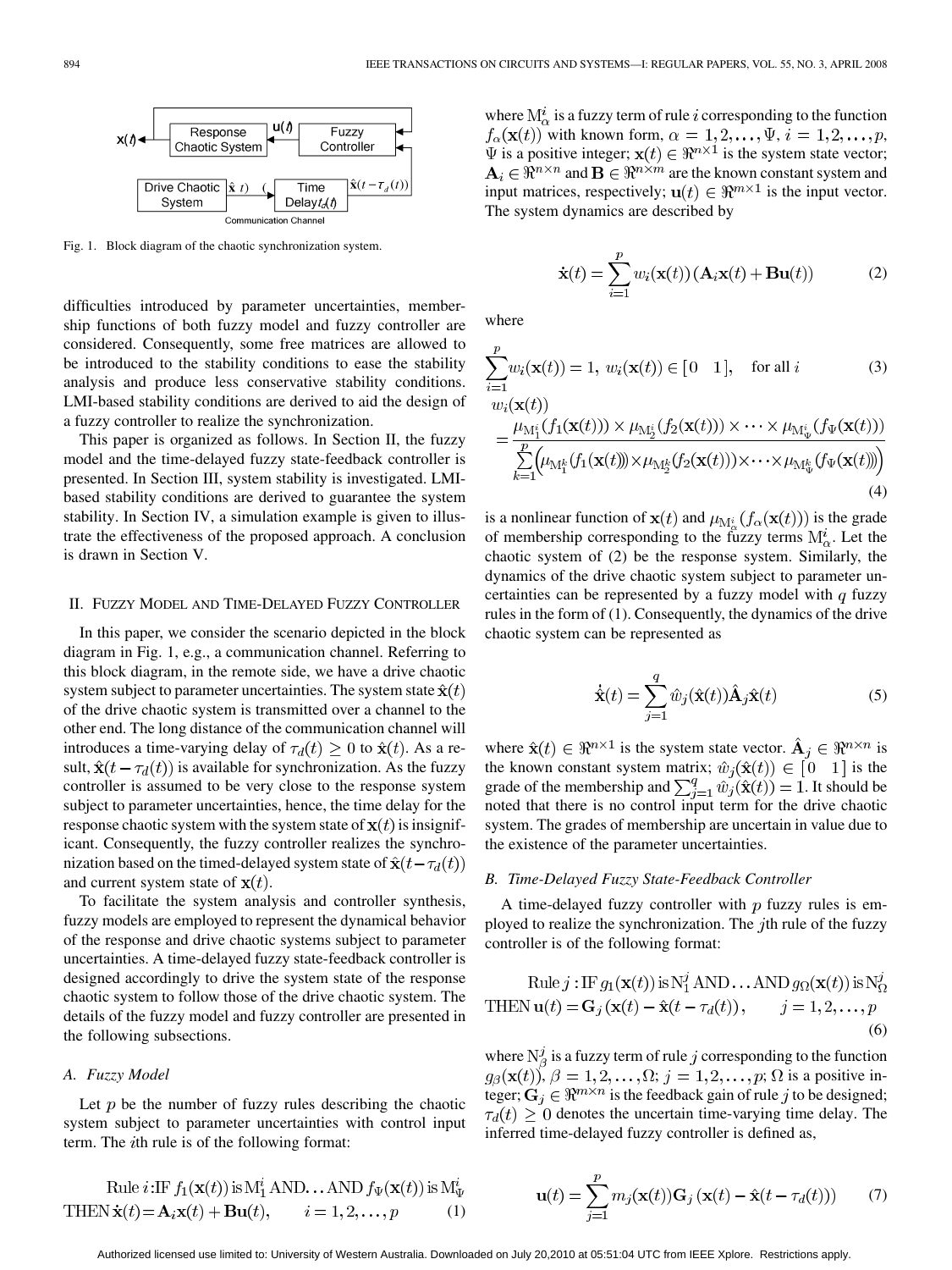where

$$
\sum_{j=1}^{p} m_j(\mathbf{x}(t)) = 1, m_j(\mathbf{x}(t)) \in [0 \quad 1], \text{ for all } j
$$
\n
$$
m_j(\mathbf{x}(t))
$$
\n(8)

$$
= \frac{\mu_{\mathrm{N}_1^j}(g_1(\mathbf{x}(t))) \times \mu_{\mathrm{N}_2^j}(g_2(\mathbf{x}(t))) \times \cdots \times \mu_{\mathrm{N}_\mathrm{N}_\mathrm{N}^j}(g_\Omega(\mathbf{x}(t)))}{\sum_{k=1}^p \left(\mu_{\mathrm{N}_1^k}(g_1(\mathbf{x}(t))) \times \mu_{\mathrm{N}_2^k}(g_2(\mathbf{x}(t))) \times \cdots \times \mu_{\mathrm{N}_\mathrm{N}^k}(g_\Omega(\mathbf{x}(t)))\right)}
$$
\n(9)

is a nonlinear function of  $\mathbf{x}(t)$  and  $\mu_{\mathbf{N}_{\alpha}^{j}}(g_{\beta}(\mathbf{x}(t)))$  is the grade of membership corresponding to the fuzzy term  $N^j_\beta$ . Referring to the proposed fuzzy controller of (7), it is assumed that the system state  $x(t)$  of the response chaotic system in the local side can be accessed without time delay. However, due to the long transmission line, the system state  $\hat{\mathbf{x}}(t - \tau_d(t))$  of the drive chaotic system in the remote side is subject to an uncertain timevarying delay  $\tau_d(t)$ .

#### III. STABILITY ANALYSIS

The objective of synchronization is to drive the system states of the response chaotic system of (2) to follow those of the drive chaotic system of (5) using the time-delayed fuzzy controller of (7). To proceed to the system stability analysis, from (2), (5) and (7), the error system is defined as follows:

$$
\dot{\mathbf{e}}(t) = \dot{\mathbf{x}}(t) - \dot{\hat{\mathbf{x}}}(t)
$$
\n
$$
= \sum_{i=1}^{p} w_i(\mathbf{x}(t)) (\mathbf{A}_i \mathbf{x}(t) + \mathbf{B} \mathbf{u}(t)) - \sum_{j=1}^{q} \hat{w}_j(\hat{\mathbf{x}}(t)) \hat{\mathbf{A}}_j \hat{\mathbf{x}}(t)
$$
\n
$$
= \sum_{i=1}^{p} w_i(\mathbf{x}(t)) \mathbf{A}_i \mathbf{e}(t) + \sum_{i=1}^{p} m_i(\mathbf{x}(t)) \mathbf{B} \mathbf{G}_i \mathbf{e}(t)
$$
\n
$$
+ \sum_{i=1}^{p} w_i(\mathbf{x}(t)) \mathbf{A}_i \hat{\mathbf{x}}(t)
$$
\n
$$
+ \sum_{i=1}^{p} m_i(\mathbf{x}(t)) \mathbf{B} \mathbf{G}_i (\hat{\mathbf{x}}(t) - \hat{\mathbf{x}}(t - \tau_d(t)))
$$
\n
$$
- \sum_{j=1}^{q} \hat{w}_j(\hat{\mathbf{x}}(t)) \hat{\mathbf{A}}_j \hat{\mathbf{x}}(t)
$$
\n
$$
= \sum_{i=1}^{p} \sum_{j=1}^{p} w_i(\mathbf{x}(t)) m_j(\mathbf{x}(t)) (\mathbf{A}_i + \mathbf{B} \mathbf{G}_j) \mathbf{e}(t) + \mathbf{m}_e(t)
$$
\n(10)

where

$$
\mathbf{m}_e(t) = \sum_{i=1}^p w_i(\mathbf{x}(t)) \mathbf{A}_i \hat{\mathbf{x}}(t)
$$
  
+ 
$$
\sum_{i=1}^p m_i(\mathbf{x}(t)) \mathbf{B} \mathbf{G}_i (\hat{\mathbf{x}}(t) - \hat{\mathbf{x}}(t - \tau_d(t)))
$$
  
- 
$$
\sum_{i=1}^q \hat{w}_j(\hat{\mathbf{x}}(t)) \hat{\mathbf{A}}_j \hat{\mathbf{x}}(t).
$$

It should be noted that  $\mathbf{m}_e(t)$  is bounded due to  $\hat{\mathbf{x}}(t), w_i(\mathbf{x}(t))$ and  $\hat{w}_j(\hat{\mathbf{x}}(t))$  are bounded. In the following analysis,  $w_i(\mathbf{x}(t))$ ,  $m_j(\mathbf{x}(t))$  and  $\hat{w}_j(\hat{\mathbf{x}}(t))$  are denoted as  $w_i$ ,  $m_j$  and  $\hat{w}_j$  for simplicity. Furthermore, the property of the membership functions that  $\sum_{i=1}^{p} w_i = \sum_{i=1}^{p} m_i = \sum_{i=1}^{p} \sum_{i=1}^{p} w_i m_i = 1$  is applied in the following analysis. The error system of (10) is represented as the following form to facilitate the stability analysis:

$$
\dot{\mathbf{e}}(t) = \mathbf{z}(t) \tag{11}
$$

$$
\mathbf{z}(t) = \sum_{i=1} w_i \mathbf{A}_i \mathbf{e}(t) + \mathbf{y}(t) + \mathbf{m}_e(t)
$$
 (12)

$$
\mathbf{y}(t) = \sum_{i=1}^{p} m_i \mathbf{B} \mathbf{G}_i \mathbf{e}(t).
$$
 (13)

From (12) and (13), the following property, which is applied during the stability analysis, can be obtained:

$$
\sum_{i=1}^{p} \sum_{j=1}^{p} w_i m_j \begin{bmatrix} 0 & 0 & 0 & 0 \\ 0 & 0 & 0 & 0 \\ \mathbf{B} \mathbf{G}_j & 0 & -\mathbf{I} & 0 \\ \mathbf{A}_i & \mathbf{I} & \mathbf{I} & -\mathbf{I} \end{bmatrix} \begin{bmatrix} \mathbf{e}(t) \\ \mathbf{m}_e(t) \\ \mathbf{y}(t) \\ \mathbf{z}(t) \end{bmatrix} = \begin{bmatrix} 0 \\ 0 \\ 0 \\ 0 \end{bmatrix}.
$$

To investigate the stability of (10), the following Lyapunov function candidate is employed.

$$
V(t) = \mathbf{e}(t)^{\mathrm{T}} \mathbf{P}_1 \mathbf{e}(t)
$$
 (15)

where  $P_1 = P_1^T \in \mathbb{R}^{n \times n} > 0$ . From (11) and (15), we have

$$
\dot{V}(t) = e(t)^{\mathrm{T}} \mathbf{P}_{1} \dot{\mathbf{e}}(t) + \dot{\mathbf{e}}(t)^{\mathrm{T}} \mathbf{P}_{1} \mathbf{e}(t) \n= e(t)^{\mathrm{T}} \mathbf{P}_{1} \mathbf{z}(t) + \mathbf{z}(t)^{\mathrm{T}} \mathbf{P}_{1} \mathbf{e}(t) \n= \begin{bmatrix} e(t) \\ \mathbf{m}_{e}(t) \\ \mathbf{y}(t) \\ \mathbf{z}(t) \end{bmatrix}^{\mathrm{T}} \begin{pmatrix} 0 & 0 & 0 & \mathbf{I} \\ \mathbf{0} & 0 & 0 & 0 \\ 0 & 0 & 0 & 0 \\ 0 & 0 & 0 & 0 \end{pmatrix} \n+ \begin{bmatrix} 0 & 0 & 0 & \mathbf{I} \\ 0 & 0 & 0 & 0 \\ 0 & 0 & 0 & 0 \\ 0 & 0 & 0 & 0 \end{bmatrix}^{\mathrm{T}} \mathbf{P} \begin{bmatrix} e(t) \\ \mathbf{m}_{e}(t) \\ \mathbf{y}(t) \\ \mathbf{z}(t) \end{bmatrix}
$$
\n(16)

where

$$
\mathbf{P} = \begin{bmatrix} \mathbf{P}_1 & \mathbf{0} & \mathbf{0} & \mathbf{0} \\ \mathbf{P}_2 & \mathbf{P}_3 & \mathbf{0} & \mathbf{0} \\ \mathbf{P}_4 & \mathbf{P}_5 & \mathbf{P}_6 & \mathbf{0} \\ \mathbf{P}_7 & \mathbf{P}_8 & \mathbf{P}_9 & \mathbf{P}_{10} \end{bmatrix}
$$

(10) and  $\mathbf{P}_k \in \mathbb{R}^{n \times n}$ ,  $k = 1, 2, ..., 10$ . From (14) and (16), we have (17), shown at the bottom of the next page, where ,  $\mathbf{U}_i = \mathbf{U}_i^{\mathrm{T}} \in \Re^{n \times n} > 0$ , and  $\sigma$  is a nonzero positive scalar. Let

$$
\mathbf{X} = \begin{bmatrix} \mathbf{X}_1 & \mathbf{0} & \mathbf{0} & \mathbf{0} \\ \mathbf{X}_1 & \mathbf{X}_1 & \mathbf{0} & \mathbf{0} \\ \mathbf{X}_2 & \mathbf{X}_3 & \mathbf{X}_4 & \mathbf{0} \\ \mathbf{X}_5 & \mathbf{X}_6 & \mathbf{X}_7 & \mathbf{X}_8 \end{bmatrix}
$$
\n
$$
= \mathbf{P}^{-1}
$$
\n
$$
\mathbf{X}_1 = \mathbf{X}_1^{\mathrm{T}} = \mathbf{P}_1^{-1} \in \mathbb{R}^{n \times n}
$$
\n
$$
\mathbf{X}_k = \sum_{i=1}^p w_i \mathbf{X}_{ki} \in \mathbb{R}^{n \times n}
$$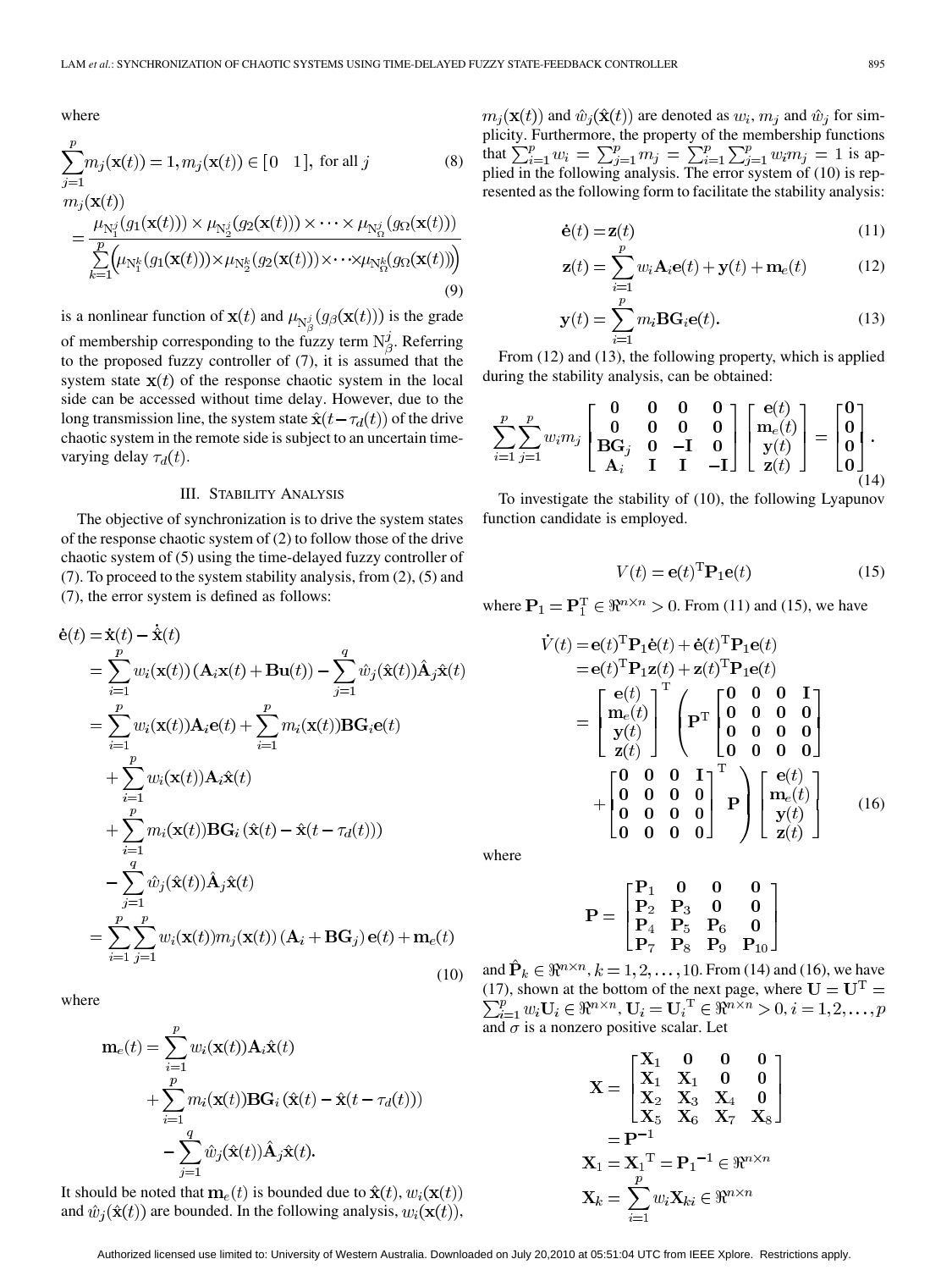and 
$$
\mathbf{X}_{ki} \in \mathbb{R}^{n \times n}
$$
,  $i = 1, 2, ..., p$ ;  $k = 2, 3, ..., 8$ 

$$
\mathbf{v}(t) = \mathbf{X}^{-1} \begin{bmatrix} \mathbf{e}(t) \\ \mathbf{m}_e(t) \\ \mathbf{y}(t) \\ \mathbf{z}(t) \end{bmatrix}
$$

$$
\mathbf{G}_i = \mathbf{N}_i \mathbf{X}_1^{-1}
$$

3, and  $\hat{N}_i \in \Re^{m \times n}, i = 1, 2, ..., p$ . From (17), we have (18), shown at the bottom of the page, where the third equation at the bottom of the page holds. The symbol "\*" denotes the transposed element at the corresponding position. It can be seen from (18) that the system is stable if  $V_{ij} < 0$  for all i and j. However, it produces a very conservative stability analysis result. In order to alleviate the conservativeness, the membership functions of both fuzzy model and fuzzy controller are designed such that

$$
\dot{V}(t) = \begin{bmatrix} \mathbf{e}(t) \\ \mathbf{y}(t) \\ \mathbf{y}(t) \\ \mathbf{z}(t) \end{bmatrix}^{\mathrm{T}} \begin{bmatrix} \mathbf{p}^{\mathrm{T}} \\ \mathbf{p}^{\mathrm{T}} \\ \mathbf{0} & \mathbf{0} & \mathbf{0} & \mathbf{0} \\ \mathbf{0} & \mathbf{0} & \mathbf{0} & \mathbf{0} \\ \mathbf{0} & \mathbf{0} & \mathbf{0} & \mathbf{0} \end{bmatrix} + \begin{bmatrix} \mathbf{0} & \mathbf{0} & \mathbf{0} & \mathbf{I} \\ \mathbf{0} & \mathbf{0} & \mathbf{0} & \mathbf{0} \\ \mathbf{0} & \mathbf{0} & \mathbf{0} & \mathbf{0} \end{bmatrix}^{\mathrm{T}} \begin{bmatrix} \mathbf{e}(t) \\ \mathbf{0} & \mathbf{0} & \mathbf{0} \\ \mathbf{0} & \mathbf{0} & \mathbf{0} & \mathbf{0} \\ \mathbf{0} & \mathbf{0} & \mathbf{0} & \mathbf{0} \end{bmatrix}^{\mathrm{T}} \\ + \sum_{i=1}^{p} \sum_{j=1}^{p} w_{i} m_{j} \begin{bmatrix} \mathbf{e}(t) \\ \mathbf{y}(t) \\ \mathbf{z}(t) \end{bmatrix}^{\mathrm{T}} \begin{bmatrix} \mathbf{p}^{\mathrm{T}} \\ \mathbf{p}^{\mathrm{T}} \\ \mathbf{B} \mathbf{G}_{j} & \mathbf{0} & -\mathbf{I} & \mathbf{0} \\ \mathbf{B} & \mathbf{G}_{j} & \mathbf{0} & -\mathbf{I} & \mathbf{0} \\ \mathbf{B} & \mathbf{G}_{j} & \mathbf{0} & -\mathbf{I} & \mathbf{0} \\ \mathbf{B} & \mathbf{G}_{j} & \mathbf{0} & -\mathbf{I} & \mathbf{0} \\ \mathbf{B} & \mathbf{G}_{j} & \mathbf{0} & -\mathbf{I} & \mathbf{0} \end{bmatrix}^{\mathrm{T}} \begin{bmatrix} \mathbf{e}(t) \\ \mathbf{y}(t) \\ \mathbf{z}(t) \end{bmatrix} \\ = \sum_{i=1}^{p} \sum_{j=1}^{p} w_{i} m_{j} \begin{bmatrix} \math
$$

$$
\dot{V}(t) = \sum_{i=1}^{p} \sum_{j=1}^{p} w_i m_j \mathbf{v}(t)^{\mathrm{T}} \left( \begin{bmatrix} 0 & 0 & 0 & 1 \\ 0 & 0 & 0 & 0 \\ B G_j & 0 & -\mathbf{I} & 0 \\ A_i & \mathbf{I} & \mathbf{I} & -\mathbf{I} \end{bmatrix} \mathbf{X} + \mathbf{X}^{\mathrm{T}} \begin{bmatrix} 0 & 0 & 0 & \mathbf{I} \\ 0 & 0 & 0 & 0 \\ B G_j & 0 & -\mathbf{I} & 0 \\ A_i & \mathbf{I} & \mathbf{I} & -\mathbf{I} \end{bmatrix} \right)^{\mathrm{T}}
$$
\n
$$
\mathbf{X}^{\mathrm{T}} \begin{bmatrix} \mathbf{P}_1 \mathbf{U}_i \mathbf{P}_1 & 0 & 0 & 0 \\ 0 & -\sigma^2 \mathbf{P}_1 \mathbf{U}_i \mathbf{P}_1 & 0 & 0 \\ 0 & 0 & 0 & 0 \\ 0 & 0 & 0 & 0 \end{bmatrix} \mathbf{X} \right) \mathbf{v}(t) - \mathbf{e}(t)^{\mathrm{T}} \mathbf{P}_1 \mathbf{U} \mathbf{P}_1 \mathbf{e}(t) + \sigma^2 \mathbf{m}_e(t)^{\mathrm{T}} \mathbf{P}_1 \mathbf{U} \mathbf{P}_1 \mathbf{m}_e(t)
$$
\n
$$
= \sum_{i=1}^{p} \sum_{j=1}^{p} w_i m_j \mathbf{v}(t)^{\mathrm{T}} \mathbf{V}_{ij} \mathbf{v}(t) - \mathbf{e}(t)^{\mathrm{T}} \mathbf{P}_1 \mathbf{U} \mathbf{P}_1 \mathbf{e}(t) + \sigma^2 \mathbf{m}_e(t)^{\mathrm{T}} \mathbf{P}_1 \mathbf{U} \mathbf{P}_1 \mathbf{m}_e(t) \qquad (18)
$$

$$
\mathbf{V}_{ij} = \left[ \begin{matrix} \mathbf{X}_{5i} + \mathbf{X}_{5i}{}^{\text{T}} + \mathbf{U}_{i} - \sigma^{2} \mathbf{U}_{i} & * & * & * \\ \mathbf{X}_{6i}{}^{\text{T}} - \sigma^{2} \mathbf{U}_{i} & * & * & * \\ \mathbf{B} \mathbf{N}_{j} - \mathbf{X}_{2i} + \mathbf{X}_{7i}{}^{\text{T}} & -\mathbf{X}_{3i} & -\mathbf{X}_{4i} - \mathbf{X}_{4i}{}^{\text{T}} & * \\ \mathbf{A}_{i} \mathbf{X}_{1} + \mathbf{X}_{1} + \mathbf{X}_{2i} - \mathbf{X}_{5i} + \mathbf{X}_{8i}{}^{\text{T}} & \mathbf{X}_{1} + \mathbf{X}_{3i} - \mathbf{X}_{6i} & \mathbf{X}_{4i} - \mathbf{X}_{7i} & -\mathbf{X}_{8i} - \mathbf{X}_{8i}{}^{\text{T}} \end{matrix} \right]
$$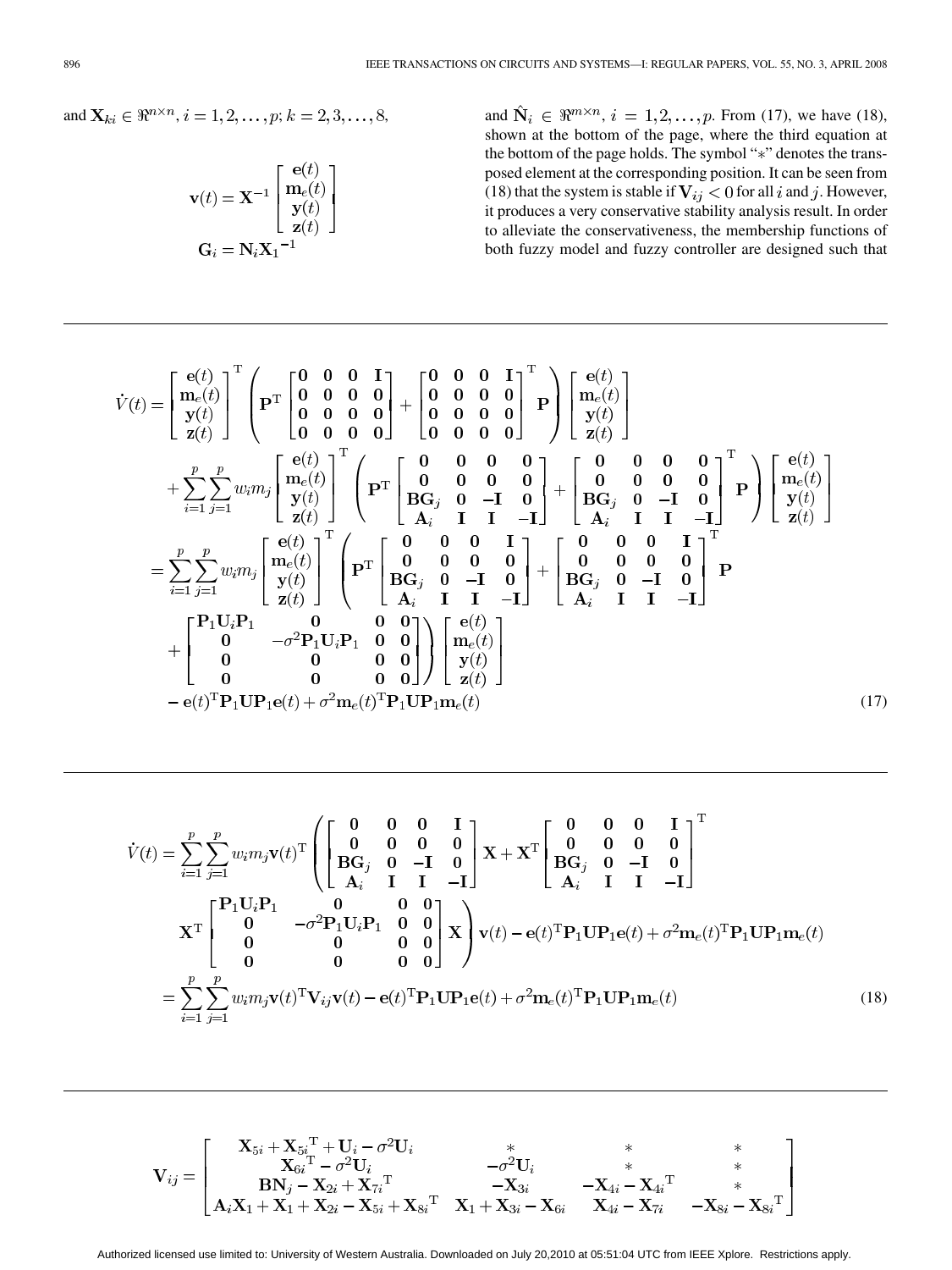$m_i - \rho w_i + \gamma > 0$  for all i and  $\mathbf{x}(t)$  where  $\rho > 0$  and  $\gamma$  are scalars to be determined. From (18), we have

$$
\dot{V}(t) = \sum_{i=1}^{p} \sum_{j=1}^{p} w_i (m_j + \rho w_j - \rho w_j + \gamma - \gamma) \mathbf{v}(t)^T \mathbf{V}_{ij} \mathbf{v}(t)
$$
\n
$$
- \mathbf{e}(t)^T \mathbf{P}_1 \mathbf{U} \mathbf{P}_1 \mathbf{e}(t) + \sigma^2 \mathbf{m}_e(t)^T \mathbf{P}_1 \mathbf{U} \mathbf{P}_1 \mathbf{m}_e(t)
$$
\n
$$
= \sum_{i=1}^{p} w_i \mathbf{v}(t)^T \left( \rho \mathbf{V}_{ii} - \gamma \sum_{k=1}^{p} \mathbf{V}_{ik} \right) \mathbf{v}(t)
$$
\n
$$
+ \sum_{i=1}^{p} \sum_{j=1}^{p} w_i (m_j - \rho w_j + \gamma) \mathbf{v}(t)^T \mathbf{V}_{ij} \mathbf{v}(t)
$$
\n
$$
+ \sum_{i=1}^{p} \sum_{j=1}^{p} w_i (m_j - \rho w_j + \gamma) \mathbf{v}(t)^T \mathbf{\Lambda}_i \mathbf{v}(t)
$$
\n
$$
- \sum_{i=1}^{p} w_i (1 - \rho + \rho \gamma) \mathbf{v}(t)^T \mathbf{\Lambda}_i \mathbf{v}(t)
$$
\n
$$
- \mathbf{e}(t)^T \mathbf{P}_1 \mathbf{U} \mathbf{P}_1 \mathbf{e}(t) + \sigma^2 \mathbf{m}_e(t)^T \mathbf{P}_1 \mathbf{U} \mathbf{P}_1 \mathbf{m}_e(t)
$$
\n
$$
= \sum_{i=1}^{p} w_i \mathbf{v}(t)^T \left( \rho \mathbf{V}_{ii} - (1 - \rho + \rho \gamma) \mathbf{\Lambda}_i - \gamma \sum_{k=1}^{p} \mathbf{V}_{ik} \right) \mathbf{v}(t)
$$
\n
$$
+ \sum_{i=1}^{p} \sum_{j=1}^{p} w_i (m_j - \rho w_j + \gamma) \mathbf{v}(t)^T (\mathbf{V}_{ij} + \mathbf{\Lambda}_i) \mathbf{v}(t)
$$
\n
$$
- \mathbf{e}(t)^T \mathbf{P}_1 \mathbf{U} \mathbf{P}_1 \mathbf{e}(t) + \sigma^2 \mathbf{m}_e(t
$$

where  $\Lambda_i = \Lambda_i^T \in \Re^{4n \times 4n}, i = 1, 2, ..., p$ , are arbitrary matrices which are severed to transfer stable elements between the first two terms in the right-hand side of (19) to compensate unstable elements to produce less conservative stability analysis result. It can be seen from (19) that if  $\rho \mathbf{V}_{ii} - (1 - \rho + p\gamma) \mathbf{\Lambda}_i$  –  $\gamma \sum_{k=1}^{p} \mathbf{V}_{ik} < 0$  and  $\mathbf{V}_{ij} + \mathbf{\Lambda}_{ij} < 0$  for  $i, j = 1, 2, ..., p$ , we have

$$
\dot{V}(t) \le -\mathbf{e}(t)^{\mathrm{T}} \mathbf{P}_1 \mathbf{U} \mathbf{P}_1 \mathbf{e}(t) + \sigma^2 \mathbf{m}_e(t)^{\mathrm{T}} \mathbf{P}_1 \mathbf{U} \mathbf{P}_1 \mathbf{m}_e(t). (20)
$$

Taking integration on both sides of (20), we have (21), shown at the bottom of the page.

Based on the facts that  $V(\infty) \geq 0$  and  $\sigma^2 > 0$ , the  $H_{\infty}$ tracking performance of (21) is achieved to guarantee the tracking performance. It can be seen that a good tracking performance is ensured by a small value of  $\sigma^2$ . The stability analysis result is summarized in the following theorem.

*Theorem 1:* The error system of (10), formed by the response chaotic system in the form of (2), the drive chaotic system in the form of (5) and the timed-delayed fuzzy state-feedback controller of (7), satisfies the following  $H_{\infty}$  tracking performance for a prescribed attenuation level  $\sigma > 0$ 

$$
\int_0^\infty \mathbf{e}(t)^{\mathrm{T}} \mathbf{P}_1 \mathbf{U} \mathbf{P}_1 \mathbf{e}(t) dt \le V(0) + \int_0^\infty \sigma^2 \mathbf{m}_e(t)^{\mathrm{T}} \mathbf{P}_1 \mathbf{U} \mathbf{P}_1 \mathbf{m}_e(t) dt
$$

if the membership functions of the time-delayed fuzzy controller are designed such that  $m_i(\mathbf{x}(t)) - \rho w_i(\mathbf{x}(t)) + \gamma > 0$ for all i and  $x(t)$  where  $\rho > 0$  and  $\gamma$  are scalars and there exist constant matrices  $X_1 = X_1^{\mathrm{T}} \in \Re^{n \times n}$ ,  $X_{ki} \in \Re^{n \times n}$ , ,  $\mathbf{U}_i = \mathbf{U}_i^{\mathrm{T}} \in \Re^{n \times n}$ , and such that the following LMIs hold.

 $; U_i > 0, i = 1, 2, \ldots, p;$ 

 $i = 1, 2, \ldots, p;$ *, i,*  $j = 1, 2, \ldots, p$ *, and the feedback gains are* defined as  $G_i = N_i X_1^{-1}, i = 1, 2, ..., p$ .

*Remark 1:* The above analysis is valid if  $X$  is invertible. Referring to Theorem 1, if there exists a solution to the stability conditions in Theorem 1, it implies that  $X_1 > 0$ ,  $X_{4i} + X_{4i}$ <sup>T</sup> > 0 and  $\mathbf{X}_{8i} + \mathbf{X}_{8i}^T > 0$  for all *i*. These are sufficient conditions for  $X$  to be a nonsingular matrix to ensure that  $X$  is invertible.

*Remark 2:* Referring to Theorem 1, it can be seen that the stability conditions do not relate to the information of the time delay. Hence, the error system is guaranteed to be stable for any value of time delay.

# IV. SIMULATION EXAMPLES

Three examples are given in this section to illustrate the effectiveness of the proposed approach.

## *A. Example 1*

 $\sim$ 

Two Rössler systems subject to parameter uncertainties are employed as the response and drive chaotic systems, respectively. The proposed time-delayed fuzzy controller is employed to realize the synchronization.

Step 1) The dynamics of the response Rössler's system with input term are described as follows:

$$
\dot{\mathbf{x}}(t) = \mathbf{A}\left(\mathbf{x}(t)\right)\mathbf{x}(t) + \mathbf{B}u(t) \tag{22}
$$

where

$$
\mathbf{x}(t) = \begin{bmatrix} x_1(t) \\ x_2(t) \\ x_3(t) \end{bmatrix}
$$

$$
\int_0^\infty \dot{V}(t)dt \leq \int_0^\infty \left( -\mathbf{e}(t)^{\mathrm{T}} \mathbf{P}_1 \mathbf{U} \mathbf{P}_1 \mathbf{e}(t) + \sigma^2 \mathbf{m}_e(t)^{\mathrm{T}} \mathbf{P}_1 \mathbf{U} \mathbf{P}_1 \mathbf{m}_e(t) \right) dt
$$

$$
V(\infty) - V(0) \leq \int_0^\infty \left( -\mathbf{e}(t)^{\mathrm{T}} \mathbf{P}_1 \mathbf{U} \mathbf{P}_1 \mathbf{e}(t) + \sigma^2 \mathbf{m}_e(t)^{\mathrm{T}} \mathbf{P}_1 \mathbf{U} \mathbf{P}_1 \mathbf{m}_e(t) \right) dt
$$

$$
\int_0^\infty \mathbf{e}(t)^{\mathrm{T}} \mathbf{P}_1 \mathbf{U} \mathbf{P}_1 \mathbf{e}(t) dt \leq V(0) + \int_0^\infty \sigma^2 \mathbf{m}_e(t)^{\mathrm{T}} \mathbf{P}_1 \mathbf{U} \mathbf{P}_1 \mathbf{m}_e(t) dt
$$
(21)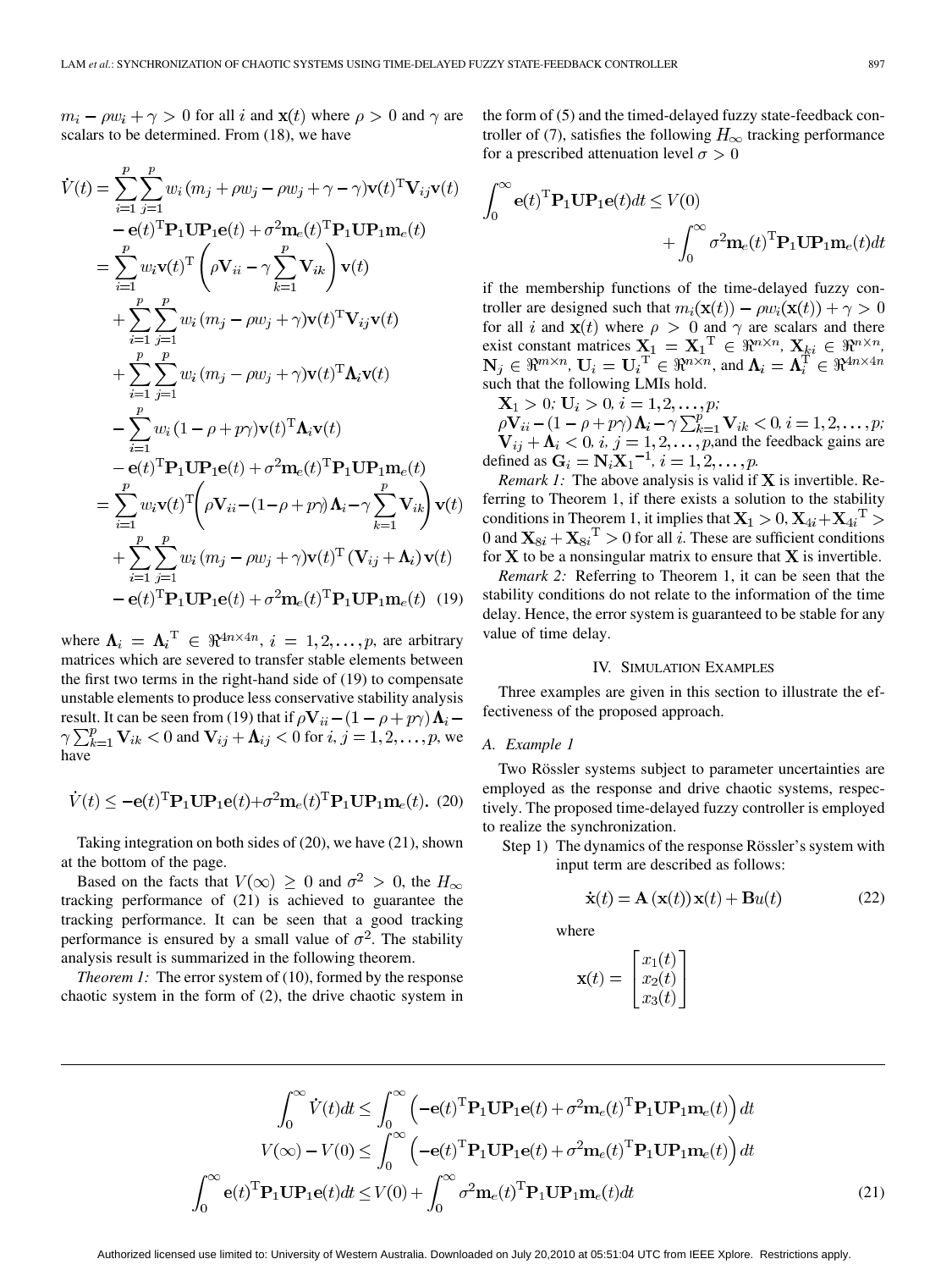$$
\mathbf{A}(\mathbf{x}(t)) = \begin{bmatrix} 0 & -1 & -1 \\ 1 & a & 0 \\ b & 0 & -(c(t) - x_1(t)) \end{bmatrix}
$$

$$
\mathbf{B} = \begin{bmatrix} 0 \\ 0 \\ 1 \end{bmatrix}
$$

and 
$$
a = 0.34, b = 0.4
$$

 $c(t) = \frac{c_{\max} + c_{\min}}{2} + \frac{c_{\max} - c_{\min}}{2} \sin(t) \in [c_{\min} c_{\max}] > 0$ 

is the uncertain parameter,  $c_{\text{min}} = 4.5$ , and  $c_{\text{max}}$  = 7.7. It is assumed that  $x_1(t)$  $\in$  $[c_{\text{max}} - d \quad c_{\text{min}} + d]$  and  $d = 25$ . The response Rössler system can be exactly represented by a fuzzy model with the following fuzzy rules [3]–[5]:

Rule 
$$
i
$$
:IF  $x_1(t)$  is M<sup>*t*</sup>  
THEN  $\dot{\mathbf{x}}(t) = \mathbf{A}_i \mathbf{x}(t) + \mathbf{B}u(t)$ ,  $i = 1, 2$ . (23)

The inferred response Rössler system is defined as

$$
\dot{\mathbf{x}}(t) = \sum_{i=1}^{2} w_i(x_1(t)) \left( \mathbf{A}_i \mathbf{x}(t) + \mathbf{B} u(t) \right) \tag{24}
$$

where

$$
\mathbf{A}_1 = \begin{bmatrix} 0 & -1 & -1 \\ 1 & a & 0 \\ b & 0 & -d \end{bmatrix}
$$

$$
\mathbf{A}_2 = \begin{bmatrix} 0 & -1 & -1 \\ 1 & a & 0 \\ b & 0 & d \end{bmatrix}
$$

 $w_1(x_1(t))$ and  $=$  $\mu_{\rm M^{1}}(x_{1}(t))$  $=$  $1/2(1+((c(t)-x_1(t))/d))$  and  $w_2(x_1(t))$  $=$  $\mu_{\mathbf{M}^2}(x_1(t)) = 1 - \mu_{\mathbf{M}^1}(x_1(t))$ . It can be seen that the uncertain parameter  $c(t)$  makes the grades of membership function uncertain in value. Consequently, the proposed approaches in [3]–[6], [12]–[16] for uncertainty-free chaotic systems cannot be applied.

Step 2) The dynamics of the drive Rössler's system subject to parameter uncertainties are given as follows:

$$
\dot{\hat{\mathbf{x}}}(t) = \hat{\mathbf{A}}\left(\hat{\mathbf{x}}(t)\right)\hat{\mathbf{x}}(t) \tag{25}
$$

where

$$
\hat{\mathbf{x}}(t) = \begin{bmatrix} \hat{x}_1(t) \\ \hat{x}_2(t) \\ \hat{x}_3(t) \end{bmatrix}
$$

$$
\hat{\mathbf{A}}(\hat{\mathbf{x}}(t)) = \begin{bmatrix} 0 & -1 & -1 \\ 1 & \hat{a} & 0 \\ \hat{b} & 0 & -(\hat{c}(t) - \hat{x}_1(t)) \end{bmatrix}
$$

where  $\hat{a} = 0.34$ ,  $\hat{b} = 0.4$ ,  $\hat{c}(t) = (\hat{c}_2 + \hat{c}_1)/2 +$  $((\hat{c}_2 - \hat{c}_1)/2) \cos(t)$  is regarded as the parameter uncertainty,  $\hat{c}_1 = 4.5$  and  $\hat{c}_1 = 7.7$ .

Step 3) The fuzzy state-feedback controller of (7) is employed to handle the synchronization problem



Fig. 2. System state responses of the response (dotted lines) and drive (solid lines) Rössler systems with  $u(t) = 0$  for  $0 \le t < 50$  s and the proposed fuzzy controller applied for  $t \ge 50$  s with  $\tau_d(t) = 0.01(1 + (1 + \sin(t))/4)$ .

using the time-delayed system state information of the drive system. The fuzzy rules are designed as follows:

Rule 
$$
j
$$
 :IF  $x_1(t)$  is  $N_1^2$   
THEN  $u(t) = \mathbf{G}_j(\mathbf{x}(t) - \hat{\mathbf{x}}(t - \tau_d(t))), \qquad j = 1, 2$  (26)

The inferred fuzzy controller is defined as

$$
u(t) = \sum_{j=1}^{2} m_j(x_1(t)) \mathbf{G}_j(\mathbf{x}(t) - \hat{\mathbf{x}}(t - \tau_d(t)))
$$
 (27)

where the membership functions are designed as  $m_1(x_1(t)) = \mu_{N_1^1}(x_1(t)) = -0.0179(x_1(t))$  $(29.5) + 0.0804$  and  $m_2(x_1(t)) = 1 - \mu_{N_1^2}(x_1(t)) =$  $1 - m_1(x_1(t))$  for  $x_1(t) \in [c_{\max} - d \quad c_{\min} + d].$ It can be shown that the condition of  $m_i(x_1(t))$  –  $f(x_1(t)) + \gamma > 0$  for all j and  $x_1(t)$ , with  $\rho =$ 0.91 and  $\gamma = 0$ , is satisfied. By solving the solution to the stability conditions in Theorem 1 using MATLAB LMI toolbox, with  $\sigma = 0.1$ , we have  $G_1 = [1202.0599 \quad 8403.8542 \quad -38.3676]$  and  $G_2 = [657.4397 \quad 4602.8992 \quad -51.5845].$ 

Fig. 2 shows the system state responses of the response and drive chaotic systems under the initial conditions of  $\hat{\mathbf{x}}(t)$  =  $[0 \ 1 \ 0]^T$  and  $\mathbf{x}(t) = [1 \ 0 \ 0]^T$  for  $t \geq 0$ . In this simulation,  $u(t) = 0$  is employed for  $0 \le t < 50$  s and the fuzzy state-feedback controller is applied for  $t \ge 50$  s with  $\tau_d(t) =$  $0.01(1 + (1 + \sin(t))/4)$ . Fig. 3 shows the tracking error between the response and drive systems. Referring to these figures, it can be seen that the proposed fuzzy controller, which is applied for  $t \geq 50$  s, is able to drive the system states of the uncertain response Rössler's system to follow those of the uncertain drive Rössler's system with a sufficiently small tracking error. The simulation is repeated for  $\tau_d(t) = 0.1(1 + (1 + \sin(t))/4)$ and  $\tau_d(t) = 1 + (1 + \sin(t))/4$ , respectively . Figs. 4–7 show the system responses and the tracking error between the response and drive systems, respectively. Referring to these fig-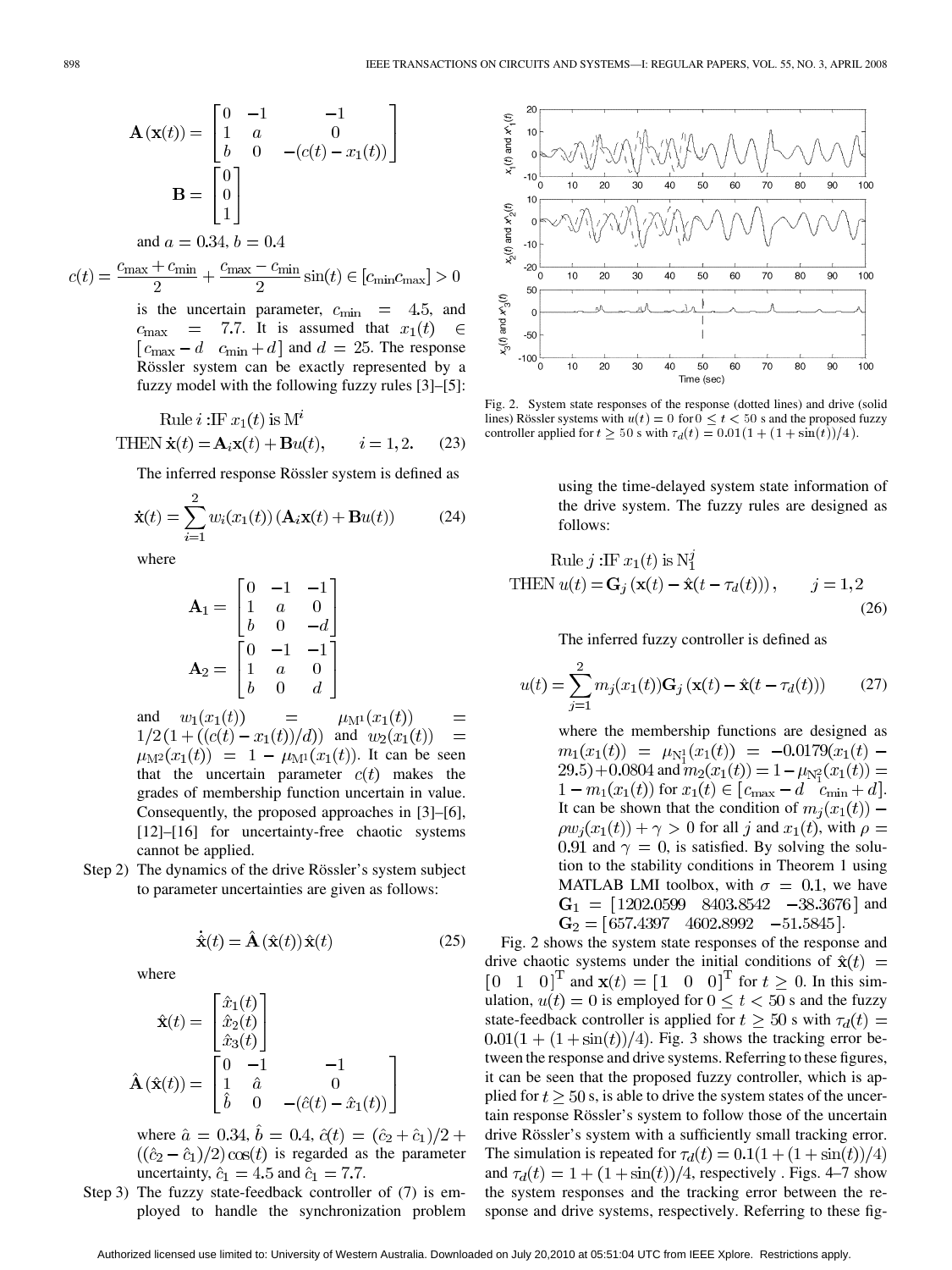

Fig. 3. Tracking error of the response Rössler system with  $u(t) = 0$  for  $0 \le$  $t < 50$  s and the proposed fuzzy controller applied for  $t \geq 50$  s with  $\tau_d(t) =$  $0.01(1 + (1 + \sin(t))/4).$ 



Fig. 4. System state responses of the response (dotted lines) and drive (solid lines) Rössler systems with  $u(t) = 0$  for  $0 \le t < 50$  s and the proposed fuzzy controller applied for  $t \ge 50$  s with  $\tau_d(t) = 0.1(1 + (1 + \sin(t))/4)$ .



Fig. 5. Tracking error of the response Rössler system with  $u(t) = 0$  for  $0 \le$  $t < 50$  s and the proposed fuzzy controller applied for  $t \geq 50$  s with  $\tau_d(t) =$  $0.1(1+(1+\sin(t))/4).$ 

ures, it can be seen that the tracking error cannot be kept small for  $\tau_d(t) = 1 + (1 + \sin(t))/4$  but bounded when the value of time delay is sufficiently large.



Fig. 6. System state responses of the response (dotted lines) and drive (solid lines) Rössler systems with  $u(t) = 0$  for  $0 \le t < 50$  s and the proposed fuzzy controller applied for  $t \ge 50$  s with  $\tau_d(t) = 1 + (1 + \sin(t))/4$ .



Fig. 7. Tracking error of the response Rössler system with  $u(t) = 0$  for  $0 \le$  $t < 50$  s and the proposed fuzzy controller applied for  $t \geq 50$  s with  $\tau_d(t) =$  $1 + (1 + \sin(t))/4$ .

In this example, the proposed fuzzy controller is able to synchronize both the response and drive chaotic systems subject to parameter uncertainties and time-varying delay. However, the theories developed in [3]–[6], [12]–[16] for uncertainty-free chaotic systems with constant time delay cannot be applied to handle the synchronization problems considered. Compared with the fuzzy adaptive controller in [8]–[11] for chaotic systems, the proposed fuzzy controller offers lower computational demand and structural complexity. Moreover, the time delay is not considered in [8]–[11].

## *B. Example 2*

Two Chen's systems [16] are considered as the drive and responses systems. In this example, the proposed control scheme is compared with that in [16] of which no time delay and parameter uncertainties are considered. It can be seen that the proposed fuzzy controllers offer simpler structure and better performance.

The Chen's system can be exactly represented by the fuzzy model with two fuzzy rules [16] in the form of (23). It should be noted that the drive Chen's system does not have the control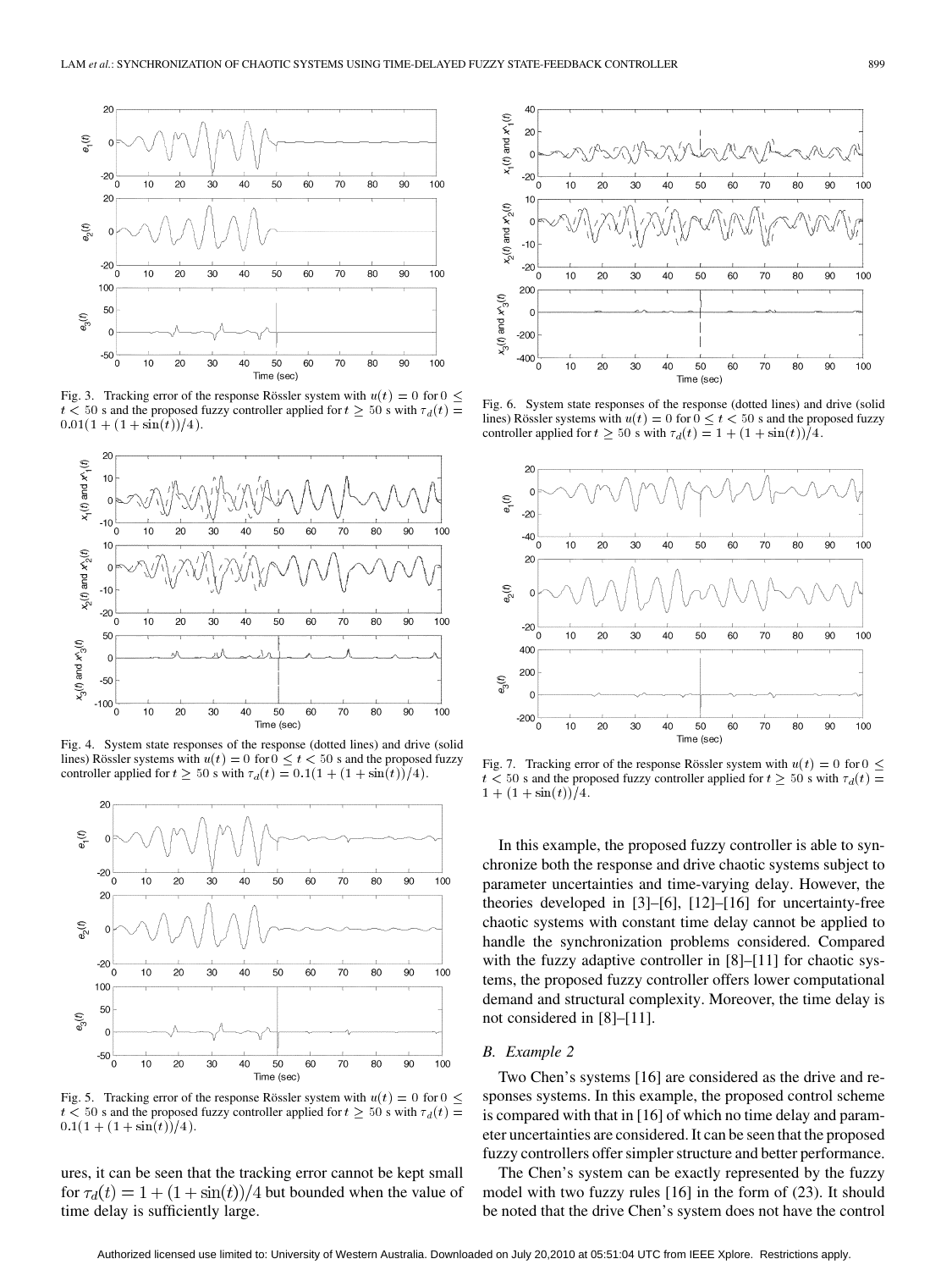input of  $\mathbf{u}(t)$ . The inferred Chen's system [16] is in the form of (24) with

$$
\mathbf{A}_1 = \begin{bmatrix} -a & a & 0 \\ c - a & c & -d \\ 0 & d & -b \end{bmatrix}
$$

$$
\mathbf{A}_2 = \begin{bmatrix} -a & a & 0 \\ c - a & c & d \\ 0 & -d & -b \end{bmatrix}
$$

$$
\mathbf{B} = \begin{bmatrix} 1 & 0 & 0 \\ 0 & 1 & 0 \\ 0 & 0 & 1 \end{bmatrix}
$$

where  $a = 35$ ,  $b = 3$ ,  $c = 28$  and  $d = 30$ . The membership functions for the drive and response systems are defined as  $\hat{w}_1(\hat{x}_1(t)) = \mu_{\mathbf{M}^1}(\hat{x}_1(t)) = (1/2)(1 + (\hat{x}_1(t)/d))$ and  $\hat{w}_2(\hat{x}_1(t)) = \mu_{\mathbf{M}^2}(\hat{x}_1(t)) = 1 - \mu_{\mathbf{M}^1}(\hat{x}_1(t)),$  $w_1(x_1(t)) = \mu_{M^1}(x_1(t)) = (1/2) (1 + (x_1(t)/d))$  and  $w_2(x_1(t)) = \mu_{\mathbf{M}^2}(x_1(t)) = 1 - \mu_{\mathbf{M}^1}(x_1(t))$ , respectively. It is assumed that both the drive and response chaotic systems work in the operating domain of  $\hat{x}_1(t) \in [-d \ d]$  and  $x_1(t) \in [-d \ d]$ . Consequently, the fuzzy model for the drive and response Chen's systems are defined, respectively, as follows:

$$
\dot{\hat{\mathbf{x}}}(t) = \sum_{i=1}^{2} \hat{w}_i(\hat{x}_1(t)) \mathbf{A}_i \hat{\mathbf{x}}(t)
$$
\n(28)

$$
\dot{\mathbf{x}}(t) = \sum_{i=1}^{2} w_i(x_1(t)) \left( \mathbf{A}_i \mathbf{x}(t) + \mathbf{B} \mathbf{u}(t) \right). \tag{29}
$$

Referring to [16], the fuzzy controller is defined as follows:

$$
u(t) = \sum_{j=1}^{2} \hat{w}_j(\hat{x}_1(t)) \mathbf{F}_j \hat{\mathbf{x}}(t) - \sum_{j=1}^{2} w_j(x_1(t)) \mathbf{F}_j \mathbf{x}(t) \quad (30)
$$

where

.

$$
\mathbf{F}_1 = \begin{bmatrix} -34.5000 & 13.8737 & -0.1086 \\ 14.1263 & 28.5000 & -31.1732 \\ 0.1086 & 31.1732 & -2.5000 \end{bmatrix}
$$

$$
\mathbf{F}_1 = \begin{bmatrix} -34.5000 & 13.8737 & -0.1086 \\ 14.1263 & 28.5000 & 28.8268 \\ 0.1086 & 28.8268 & -2.5000 \end{bmatrix}.
$$

For comparison purpose, the proposed fuzzy controller with two rules is employed to realize the synchronization. The rule of the proposed fuzzy controller is in the form of (26). As input time delay in [16] is not considered, for fairness of comparison, we set  $\tau_d(t) = 0$  for the proposed fuzzy controller which is defined as follows:

$$
\mathbf{u}(t) = \sum_{j=1}^{2} m_j(x_1(t))\mathbf{G}_j(\mathbf{x}(t) - \hat{\mathbf{x}}(t)).
$$
 (31)

As the membership functions of the fuzzy model of the response system do not have parameter uncertainties, the fuzzy controller



Fig. 8. Tracking error of the response Chen's system with the fuzzy controller in [16].



Fig. 9. Tracking error of the response Chen's system with the proposed fuzzy controller.

of (31) share the same membership functions as those of the response system, i.e,  $m_i(\mathbf{x}(t)) = w_i(\mathbf{x}(t)), i = 1, 2$ . Under such a situation, we have  $\rho = 1$  and  $\gamma = 0$  such that the membership function condition of  $m_i(\mathbf{x}(t)) - \rho w_i(\mathbf{x}(t)) + \gamma > 0$  satisfies. It should be noted that when  $\rho = 1$  and  $\gamma = 0$ , the stability condition of  $V_{ii} + \Lambda_i < 0$  can be removed from Theorem 1. By solving the solution to the stability conditions in Theorem 1 using MATLAB LMI toolbox, with  $\rho = 1$  and  $\gamma = 0$  and  $\sigma = 0.1$ , we have

$$
\mathbf{G}_1 = \begin{bmatrix} 15.7209 & -17.2495 & -0.0033 \\ -10.7505 & -47.2791 & 4.6147 \\ 0.0033 & -4.6147 & -16.2791 \end{bmatrix}
$$

$$
\mathbf{G}_2 = \begin{bmatrix} 15.7209 & -17.2318 & -0.0815 \\ -10.7682 & -47.2791 & -4.7057 \\ 0.0815 & 4.7057 & -16.2791 \end{bmatrix}
$$

Figs. 8 and 9 show the tracking error between the response and drive Chen's systems with the fuzzy controller of (30) and the proposed fuzzy controller of (31) for initial system states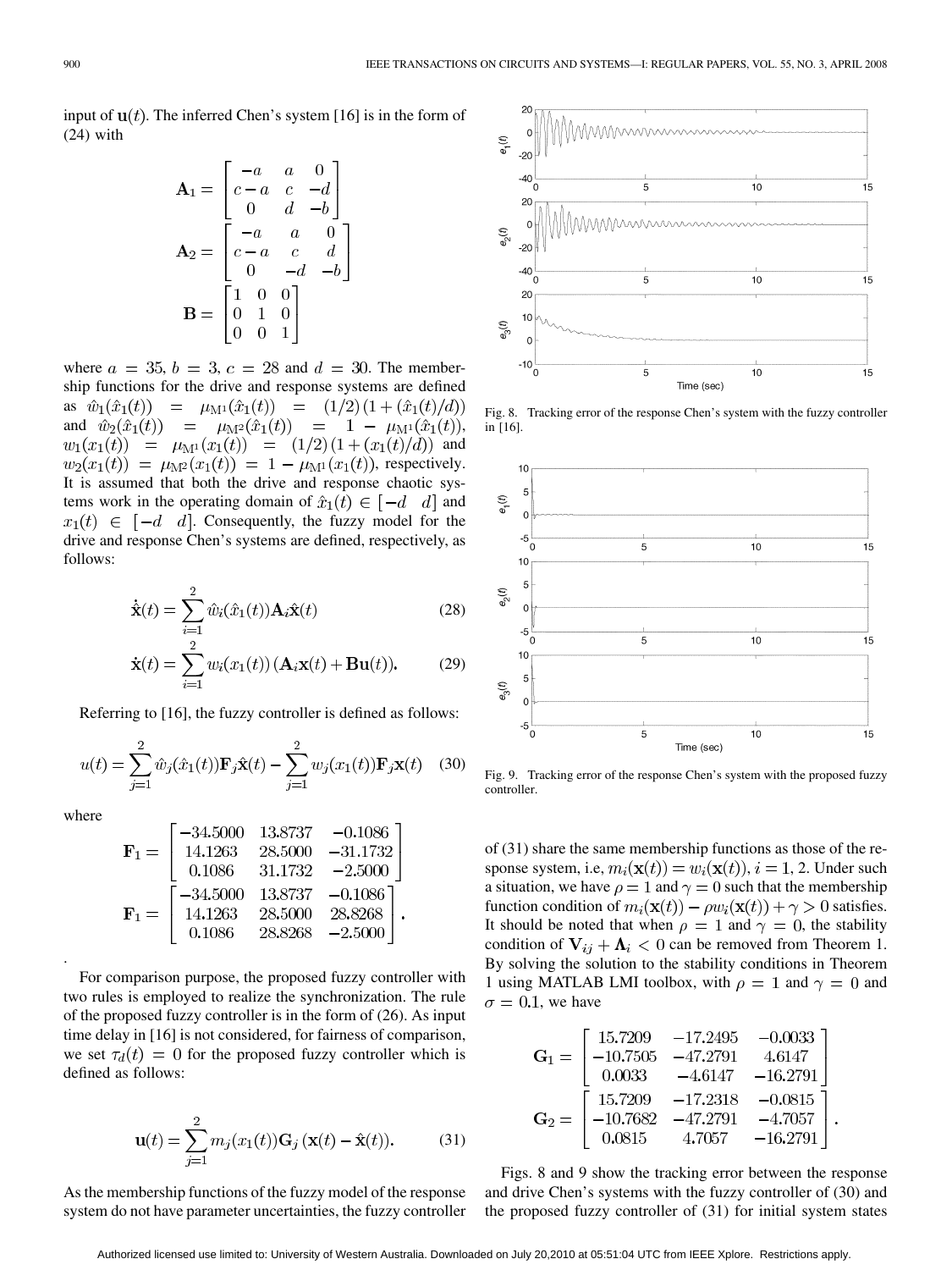of  $\hat{\mathbf{x}}(0) = [10 \ 10 \ 10]^T$  and  $\mathbf{x}(0) = [0 \ 0 \ 0]^T$ . It can be seen from the figures that the proposed fuzzy controller performs better in terms of shorter converge time. The converge time for the fuzzy controller of (30) in [16] is about 10.5 s, 13 s and 8 s for  $e_1(t)$ ,  $e_2(t)$  and  $e_3(t)$ , respectively. While for the propose fuzzy controller of (31), the converge time is about 0.3 s for all  $e_1(t)$ ,  $e_2(t)$  and  $e_3(t)$ . Furthermore, although both fuzzy controllers of (30) and (31) are able to synchronize the driven and response systems, the proposed fuzzy controller offers a simpler structure as only the membership functions of the response system are used.

# *C. Example 3*

Two Lorenz systems [10] are considered as the drive and response systems. The drive Lorenz is subject to parameter uncertainties. The fuzzy adaptive control scheme in [10] is employed to synchronize the Lorenz systems and is compared to the proposed fuzzy control approach. In [10], the following rule is employed to describe the system dynamics of the Lorenz system subject to parameter uncertainties

Rule 
$$
i : \text{IF } \hat{x}_1(t) \text{ is } M^i
$$
  
THEN  $\dot{\hat{\mathbf{x}}}(t) = (\hat{\mathbf{A}}_i + \mathbf{A}_{ui}) \hat{\mathbf{x}}(t), \qquad i = 1, 2.$  (32)

where

$$
\hat{\mathbf{A}}_1 = \begin{bmatrix} 0 & 0 & 0 \\ 0 & -1 & -d \\ 0 & d & 0 \end{bmatrix}
$$

$$
\hat{\mathbf{A}}_2 = \begin{bmatrix} 0 & 0 & 0 \\ 0 & -1 & d \\ 0 & -d & 0 \end{bmatrix}
$$

$$
\mathbf{A}_{u1} = \mathbf{A}_{u2}
$$

$$
= \begin{bmatrix} -\alpha & \alpha & 0 \\ \beta & 0 & 0 \\ 0 & 0 & -\gamma \end{bmatrix}
$$

and  $\alpha = 10$ ,  $\beta = 28$  and  $\gamma = 8/3$ . The parameters of  $\alpha$ ,  $\beta$  and  $\gamma$ are assumed to be unknown in this example [10]. It is assumed that  $\hat{x}_1(t) \in [-d, d]$  with  $d = 20$ . The inferred Lorenz system is defined as follows:

$$
\dot{\hat{\mathbf{x}}}(t) = \sum_{i=1}^{p} w_i(\hat{x}_1(t)) \left( \hat{\mathbf{A}}_i + \mathbf{A}_{ui} \right) \hat{\mathbf{x}}(t) \tag{33}
$$

where the membership function are defined as  $w_1(\hat{x}_1(t)) =$  $\mu_{\mathbf{M}^{1}}(\hat{x}_{1}(t)) = (1/2)(1+(\hat{x}_{1}(t)/d))$  and  $w_{2}(\hat{x}_{1}(t)) =$  $\mu_{\mathbf{M}^2}(\hat{x}_1(t)) = 1 - \mu_{\mathbf{M}^1}(\hat{x}_1(t))$ . The fuzzy response system in [10] is described by the follow rules.

Rule 
$$
i : \text{IF } \hat{x}_1(t) \text{ M}^i
$$
  
THEN  $\dot{\mathbf{x}}(t) = (\hat{\mathbf{A}}_i + \hat{\mathbf{A}}_{ui}) \hat{\mathbf{x}}(t) + \mathbf{B}\mathbf{u}(t), \qquad i = 1, 2.$  (34)



Fig. 10. Tracking error of the response Lorenz system with the fuzzy adaptive controller in [10].

where

$$
\mathbf{B} = \begin{bmatrix} 1 & 0 & 0 \\ 0 & 1 & 0 \\ 0 & 0 & 1 \end{bmatrix}
$$

$$
\hat{\mathbf{A}}_{u1} = \begin{bmatrix} -\hat{\alpha}_{11} & \hat{\alpha}_{12} & 0 \\ \hat{\beta}_1 & 0 & 0 \\ 0 & 0 & -\hat{\gamma}_1 \end{bmatrix}
$$

$$
\hat{\mathbf{A}}_{u2} = \begin{bmatrix} -\hat{\alpha}_{21} & \hat{\alpha}_{22} & 0 \\ \hat{\beta}_2 & 0 & 0 \\ 0 & 0 & -\hat{\gamma}_2 \end{bmatrix}
$$

are the estimates of  $A_{u1}$  and  $A_{u2}$ , respectively. According to [10], the adaptive law is defined as

$$
\dot{\hat{\mathbf{A}}}_{ui} = \sigma_{A_{ui}} \hat{w}_i(\hat{x}_1(t)) (\hat{\mathbf{x}}(t) - \mathbf{x}(t)) \mathbf{x}(t)^{\mathrm{T}}, \qquad i = 1, 2
$$
\n(35)

where  $\sigma_{A_{u1}} = 2$  and  $\sigma_{A_{u2}} = 2.5$  are constant adaptation gains. Given in [10], the rule of the fuzzy adaptive controller is of the following form:

Rule 
$$
i : \text{IF } \hat{x}_1(t) \text{ is } \text{M}^j
$$
  
THEN  $\mathbf{u}(t) = (\hat{\mathbf{A}}_{uj} + \mathbf{K}_j) \hat{\mathbf{x}}(t), \qquad i = 1, 2.$  (36)

The inferred control law is defined as follows:

$$
\mathbf{u}(t) = \sum_{j=1}^{2} \hat{w}_j(\hat{x}_1(t)) \left( \hat{\mathbf{A}}_{uj} + \mathbf{K}_j \right) \hat{\mathbf{x}}(t) \quad (37)
$$

where

$$
\mathbf{K}_1 = \begin{bmatrix} 19.3222 & 0 & 0 \\ 0 & 19.9970 & 0 \\ 0 & 0 & 19.7788 \end{bmatrix}
$$

$$
\mathbf{K}_2 = \begin{bmatrix} 28.9833 & 0 & 0 \\ 0 & 29.9955 & 0 \\ 0 & 0 & 29.6682 \end{bmatrix}
$$

Fig. 10 shows the tracking error between the response and drive Lorenz systems with the fuzzy adaptive controller of (37).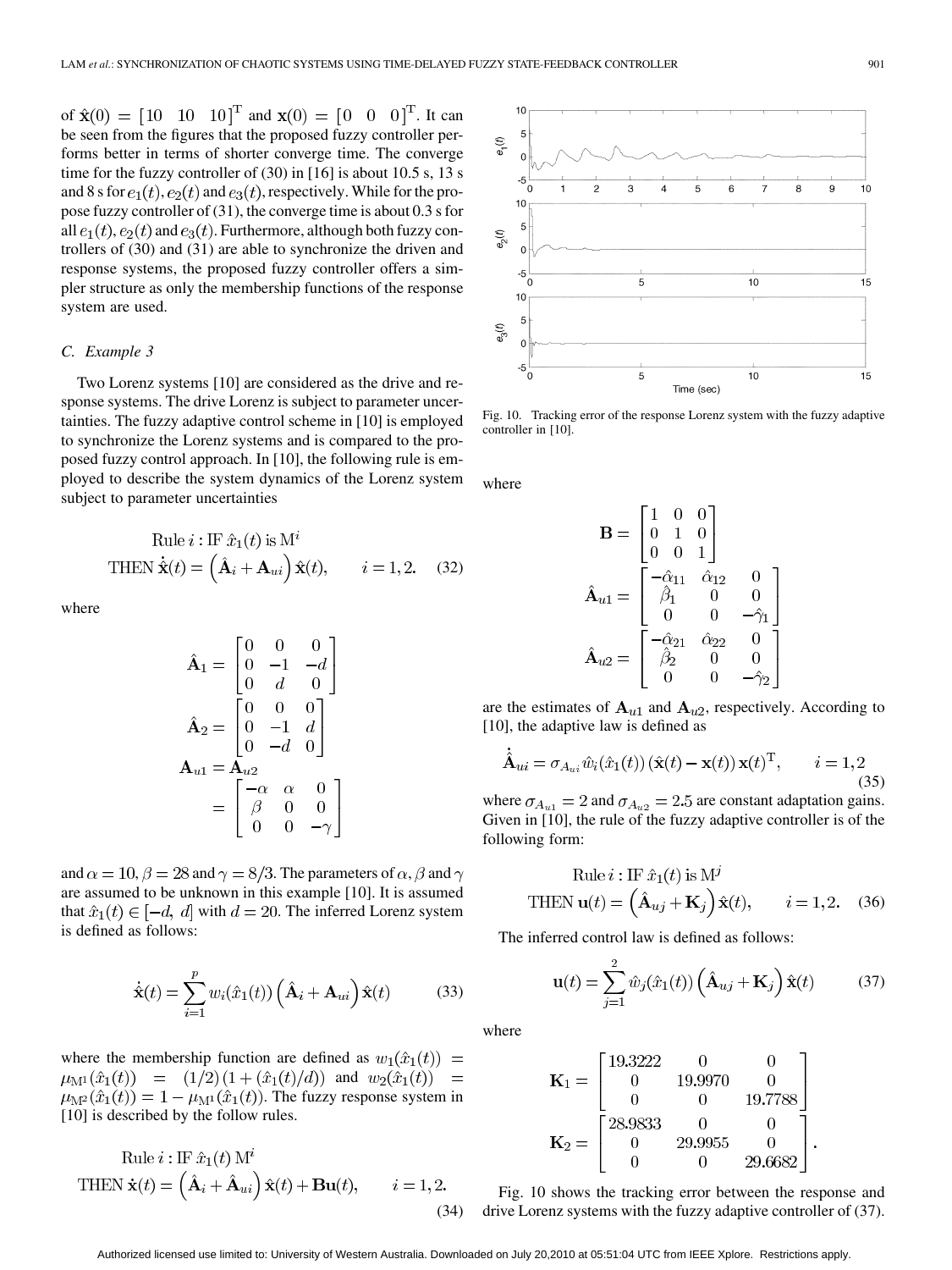The initial system states are set to be  $\hat{\mathbf{x}}(0) = \begin{bmatrix} 10 & 10 & 10 \end{bmatrix}^T$ and  $\mathbf{x}(0) = \begin{bmatrix} 0 & 0 & 0 \end{bmatrix}^T$ , and the initial values of  $\hat{\alpha}_{11}, \hat{\alpha}_{12},$  $\hat{\alpha}_{21}, \hat{\alpha}_{22}, \hat{\beta}_1, \hat{\beta}_2, \hat{\gamma}_1$  and  $\hat{\gamma}_2$  are all set to be zero. Referring to this figure, it can be seen that the fuzzy adaptive controller in [10] is able to synchronize the drive and response systems. The converge time for  $e_1(t)$ ,  $e_2(t)$  and  $e_3(t)$  is about 7.5, 3.5, and 3 s, respectively.

For comparison purpose, the proposed fuzzy controller is employed to realize the synchronization. To design the proposed fuzzy controller, a fuzzy model with two rules is employed to exactly describe the system behavior of the response Lorenz system. The fuzzy rule is in the form of (23) and the inferred Lorenz system is defined as in (24) with

$$
\mathbf{A}_1 = \begin{bmatrix} -a & a & 0 \\ b & -1 & -d \\ 0 & d & -c \end{bmatrix}
$$

$$
\mathbf{A}_2 = \begin{bmatrix} -a & a & 0 \\ b & -1 & d \\ 0 & -d & -c \end{bmatrix}
$$

where  $a = 12$ ,  $b = 30$  and  $c = 3$ . As the parameter values of the drive Lorenz system are assumed to be unknown, the parameter values,  $a, b$  and c, of the response Lorenz system are chosen arbitrarily. The membership functions of the fuzzy model are defined as  $w_1(x_1(t)) = \mu_{M^1}(x_1(t)) = (1/2)(1 + (x_1(t)/d))$  and  $w_2(x_1(t)) = \mu_{\mathbf{M}^2}(x_1(t)) = 1 - \mu_{\mathbf{M}^1}(x_1(t))$ . As no input time delay is considered in [10], for fairness of comparison, we set  $\tau_d(t) = 0$  for the proposed fuzzy controller in the form of (31). The fuzzy controller shares the same membership functions of the fuzzy model. As a result, we have  $\rho = 1$  and  $\gamma = 0$  such that the membership function condition of  $m_i(\mathbf{x}(t)) - \rho w_i(\mathbf{x}(t)) +$  $\gamma > 0$  satisfies. By solving the solution to the stability conditions in Theorem 1 using MATLAB LMI toolbox, with  $\rho = 1$ and  $\gamma = 0$  and  $\sigma = 0.002$ , we have

$$
\mathbf{G}_1 = \begin{bmatrix} -951.1174 & -19.6154 & 0 \\ -22.3846 & -962.1174 & 3.0796 \\ 0 & -3.0796 & -960.1174 \end{bmatrix}
$$

$$
\mathbf{G}_2 = \begin{bmatrix} -951.1174 & -19.6154 & 0 \\ -22.3846 & -962.1174 & -3.0769 \\ 0 & 3.0796 & -960.1174 \end{bmatrix}.
$$

Fig. 11 shows the tracking error between the response and drive Lorenz systems with the proposed fuzzy controller in the form of (31). The initial system states are set to be  $\hat{\mathbf{x}}(0) =$  $[10 \ 10 \ 10]^T$  and  $\mathbf{x}(0) = [0 \ 0 \ 0]^T$ . It can be seen that fuzzy controller is able to synchronize the drive and response Lorenz systems with the converge time of about 0.006 s for all  $e_1(t)$ ,  $e_2(t)$  and  $e_3(t)$ .

Referring to Figs. 10 and 11, it can be seen that the proposed fuzzy controller performs better in terms of shorter converge time. Furthermore, compared to the fuzzy adaptive scheme in [10], it can be seen that the proposed fuzzy control scheme offers a simpler approach to realize the synchronization in terms of lower structural complexity and computational demand for the response system and fuzzy controller.



Fig. 11. Tracking error of the response Lorenz system with the proposed fuzzy controller. (a). Tracking error for  $0 \le t \le 15$  s. (b). Tracking error for  $0 \le$  $t \leq 0.1$  s.

#### V. CONCLUSION

The synchronization of chaotic systems subject to parameter uncertainties using timed-delayed fuzzy state-feedback controller has been investigated. The fuzzy state-feedback controller using the system state of the response chaotic system and the time-delayed system state of the drive chaotic system has been proposedtorealizethesynchronization.Toovercometheanalysis difficulties introduced by the system time delay and parameter uncertainties, first, T-S fuzzy has been employed to represent the chaotic systems subject to parameter uncertainties. Then, the membership functions of both fuzzy model and fuzzy controller have been considered to facilitate the stability analysis and produce less conservative stability analysis result. LMI-based stability conditions have been derived using Lyapunov-based approach to guarantee the system stability and aid the design of the time-delayed fuzzy controller. Simulation examples have been given to illustrate the effectiveness of the proposed approach.

#### **REFERENCES**

[1] T. Takagi and M. Sugeno, "Fuzzy identification of systems and its applications to modeling and control," *IEEE Trans. Syst., Man., Cybern. B, Cybern.*, vol. SMC-15, no. 1, pp. 116–132, Jan. 1985.